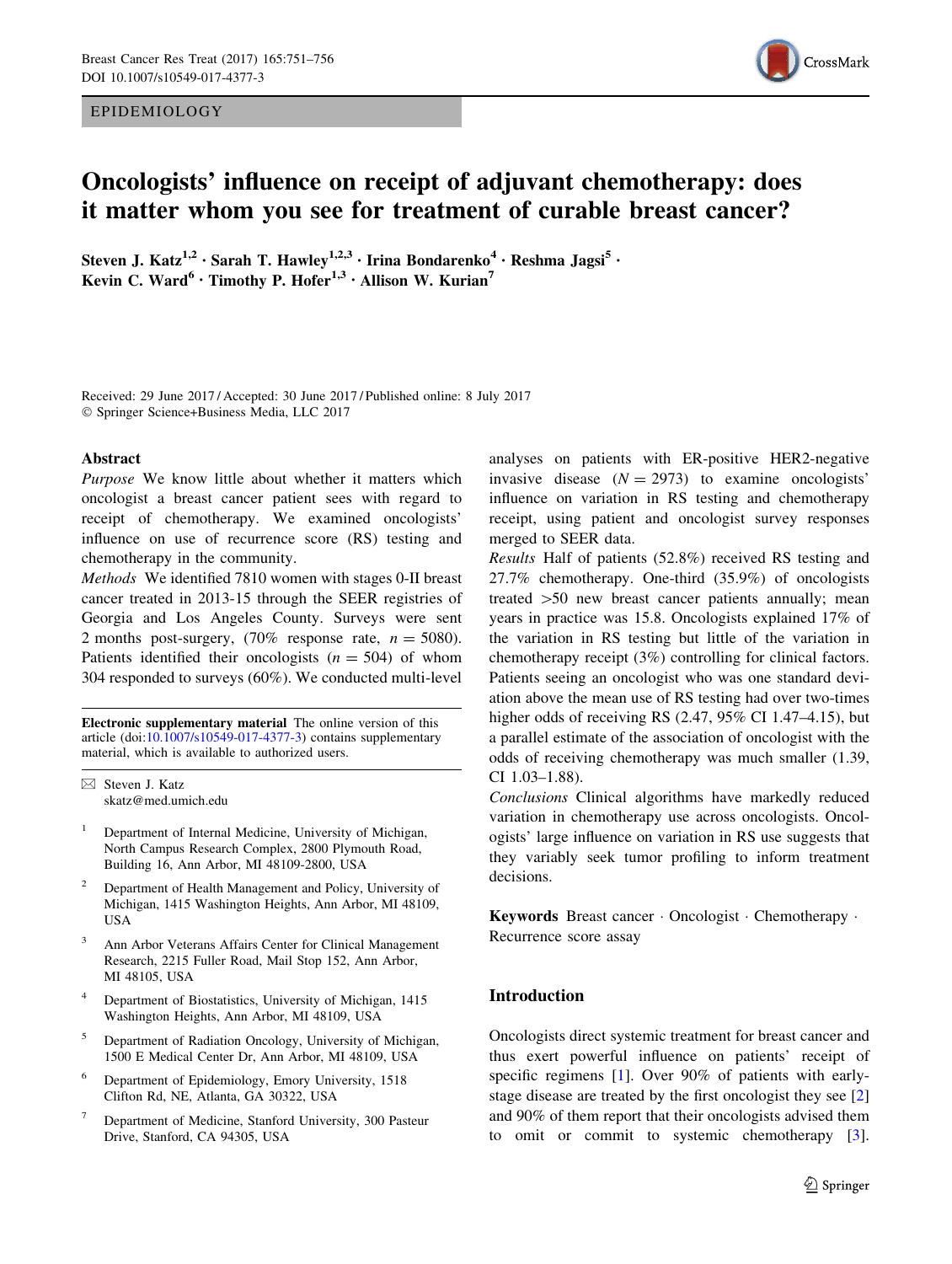Treatment recommendations are informed by clinical guidelines, oncologist experience, and patient preferences. Clinical guidelines for adjuvant chemotherapy of patients with curable breast cancer have become increasingly dominant as algorithms have become more precise and evidence-based [\[4](#page-5-0)].

Virtually nothing is known about whether it matters which oncologist a patient with early-stage breast cancer sees with regard to whether or not she receives adjuvant chemotherapy. On the one hand, advances in the precision of treatment guidelines might decrease variability of treatment across oncologists among patients with the same clinical presentation. On the other hand, several factors may engender substantial oncologist-driven variability in the community: First, evidence of chemotherapy's benefit in specific clinical subgroups remains uncertain pending results of several clinical trials [\[5](#page-5-0)]. Second, oncologists may interpret guideline recommendations differently, especially in patients with favorable-prognosis early-stage breast cancer for whom the net benefit of chemotherapy may be very small but harms are substantial. Third, there may be differences in how oncologists negotiate treatment decisions with patients. In particular, patients' desire to avoid or to receive chemotherapy may have greater influence on certain oncologists' testing strategy and ultimately their recommendations.

The question of oncologists' influence on variation in chemotherapy receipt is important for patients. Very little variation attributed to individual oncologists would suggest that patients seen in a variety of settings would receive similar treatment information and advice. On the other hand, very large variation attributed to individual oncologists might motivate a search for explanations and for patients to seek a second opinion [\[2](#page-4-0)]. However, no study has been published that examines the influence of oncologists on variations in receipt of adjuvant chemotherapy in the community. To address these questions, we surveyed a large, diverse contemporary sample of patients newly diagnosed with breast cancer and their attending oncologists to examine the influence of individual oncologists on the receipt of adjuvant chemotherapy.

## Methods

# Patient sample and data collection

The iCanCare study identified women with early-stage breast cancer who were aged 20–79 years, diagnosed with ductal carcinoma in situ or invasive breast cancer, and reported to the Georgia or Los Angeles County Surveillance, Epidemiology, and End Results (SEER) registry. Surveys were sent approximately 2 months after surgical

treatment, between July 2013 and August 2015. Exclusions included: prior breast cancer, stage III/IV disease, or tumors  $>5$  cm. Patients were mailed materials and a \$20 cash gift. We used a modified Dillman method to encourage response (median time from diagnosis to survey completion, 6 months, SD 2.8) [\[6](#page-5-0)]. We sent surveys to 7810 patients: 507 women were ineligible because they had exclusions noted above or were deceased, institutionalized or too ill to complete, or unable to complete a survey in Spanish or English. The survey was completed by 5080 eligible patients (70%) and linked to SEER data and RS results [\[3](#page-4-0)]. The study protocol was approved by the University of Michigan, the University of Southern California, Emory University, and state health departments.

## Oncologist sample and data collection

We identified attending oncologists through patient report. Most patients (81%) identified an attending oncologist. Surveys were sent to oncologists  $(N = 504)$  towards the end of the patient data collection period and 304 completed them (response rate 60%).

## Merged sample

Among 2973 patients with estrogen receptor (ER)-positive, HER2-negative invasive disease, 2517 were linked to 458 oncologists (see Supplemental Figure). Of these, 1621 were linked to the 281 responding oncologists. The number of respondent patients per oncologist ranged from 1 to 77 (with median 6).

#### Measures

The dependent variable was patient report of receipt of adjuvant chemotherapy. Patient clinical covariates were age, histologic grade, tumor size, nodal involvement, result of tumor testing with RS (not tested, low, intermediate, high) and selected comorbidities. We also included geographic location and diagnosis date because both variables have a substantial association with chemotherapy receipt. Oncologist variables included a unique oncologist identifier, annual volume of newly diagnosed breast cancer cases treated, years in practice, and teaching status (whether the practice had oncology fellows).

#### Statistical analysis

We first described the distribution of patient and oncologist characteristics. The primary analysis was a multi-level logistic regression model with the oncologist identifier code defining the second level and the patient as the primary unit of observation. [\[7](#page-5-0)] We first regressed RS testing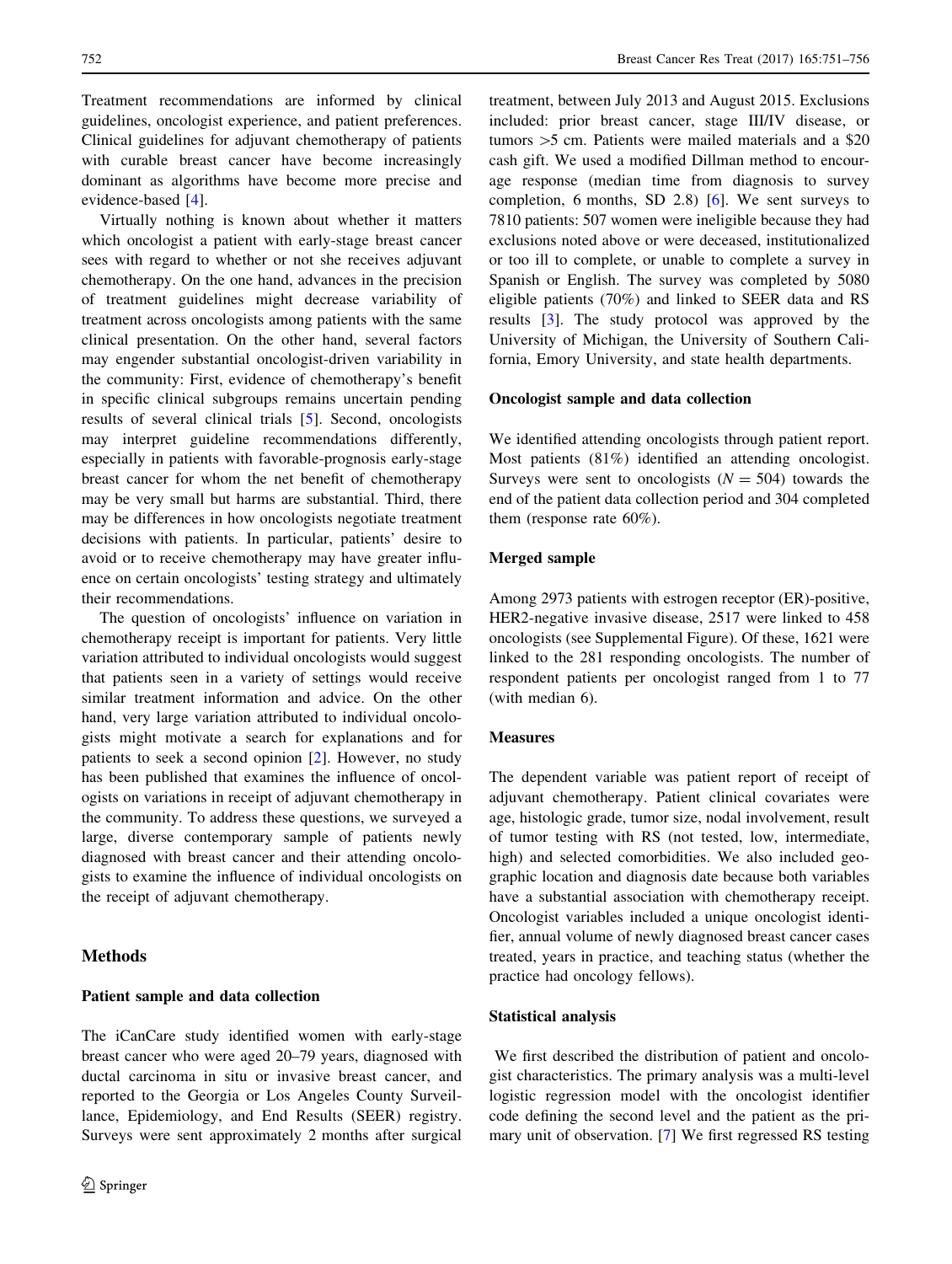on selected patient covariates while accounting for a potential correlation in chemotherapy receipt among patients seeing the same oncologist. The base model included geographic location, date of diagnosis, and clinical variables that should be considered by oncologists in patients with invasive ER-positive, HER2-negative disease: age, comorbidities, histologic grade, tumor size, and nodal status. We also adjusted for the number of months between diagnosis and the survey as well as study site (Los Angeles County vs Georgia).

We then regressed receipt of chemotherapy on the patient covariates listed above and oncologist identifier; in this model, we included RS results. We calculated oncologist-level variation in the base model for each regression, after adjusting for patient predictors. Both multi-level models incorporated survey design and nonresponse weights for patient as well as oncologist so that statistical inference was representative of our target population [[8](#page-5-0)]. Finally, in both models, we performed a secondary analysis included the sub-sample of patients linked to a responding, oncologist adjusted for patient information as in the base model and for the following oncologist-level predictors: years in practice, annual number of new breast cancer patients treated, and teaching status. Models were estimated using Proc GLIMMIX (SAS version 9.4).

## Results

Tables 1 and [2](#page-3-0) show the distribution of patient (Table 1) and oncologist (Table [2\)](#page-3-0) characteristics. The mean age of patients was 61.6. About one-third (39.9%) were nonwhite, 15.0% had grade 3 disease, 79.9% had node-negative disease, 30.6% had one or more comorbidities, 52.8% received RS testing, and 27.7% initiated chemotherapy. One-third of oncologists (35.9%) treated more than 50 new breast cancer patients annually, the average years in practice was 15.8, and 19.4% had oncology fellows in their practices.

Figure [1](#page-3-0) shows the results of the multi-level model regressing RS testing (yes/no) on patient factors and individual oncologist identifiers. Model 1 predicted receipt of RS well, with an area under the receiver-operator characteristic curve (AUC) of 0.84 [95% confidence interval (CI) 0.82–0.86], and it explained 43% of the variability in RS receipt. Patient factors explained about 25% of the variability in RS receipt, and the oncologist identifier explained about 17% of this variability. The odds ratio (OR) for the oncologist effect (2.47, 95% CI 1.47, 4.15 indicates the amount by which a patient's odds of receiving RS testing are multiplied if she sees an oncologist who is one standard deviation more likely to use chemotherapy than the average

**Table 1** Patient demographic and clinical characteristics  $(n = 2517)$ 

| Characteristic                          | Ν    | $%$ or mean |
|-----------------------------------------|------|-------------|
| Age at time of survey (years)           |      |             |
| Mean age                                | 2517 | 61.6        |
| Age $<$ 50                              | 380  | 15.1        |
| Age > 50                                | 2137 | 84.9        |
| Study site                              |      |             |
| Georgia                                 | 1455 | 57.8        |
| Los Angeles County                      | 1062 | 42.2        |
| Race/ethnicity                          |      |             |
| White                                   | 1487 | 59.1        |
| <b>Black</b>                            | 383  | 15.2        |
| Hispanic                                | 403  | 16.0        |
| Asian                                   | 195  | 7.7         |
| Other/unknown/missing                   | 49   | 1.9         |
| Tumor grade                             |      |             |
| 1                                       | 905  | 36.0        |
| $\overline{2}$                          | 1220 | 48.5        |
| 3                                       | 377  | 15.0        |
| Missing                                 | 15   | 0.6         |
| Tumor size (mm)                         |      |             |
| <10                                     | 788  | 31.3        |
| $>10, \leq 20$                          | 1140 | 45.3        |
| $>20, \leq 50$                          | 589  | 23.4        |
| Lymph node involvement (AJCC 7 staging) |      |             |
| Node-negative (N0)                      | 2011 | 79.9        |
| Micrometastases (N1mi) <sup>a</sup>     | 371  | 14.7        |
| Node-positive (N1)                      | 135  | 5.4         |
| Recurrence score                        |      |             |
| Not tested                              | 1188 | 47.2        |
| Low risk                                | 843  | 33.5        |
| Intermediate risk                       | 364  | 14.5        |
| High risk                               | 94   | 3.7         |
| Missing                                 | 28   | 1.1         |
| Any comorbidities present               |      |             |
| Yes                                     | 1718 | 68.3        |
| No                                      | 770  | 30.6        |
| Unknown                                 | 29   | 1.2         |
| Received chemotherapy                   |      |             |
| Yes                                     | 1785 | 27.7        |
| N <sub>o</sub>                          | 698  | 70.9        |
| Missing                                 | 34   | 1.4         |

<sup>a</sup> N1mi is grouped with N0 for analyses, reflecting treatment algorithms in guidelines of the National Comprehensive Cancer Network. AJCC American Joint Committee on Cancer Staging

oncologist (or in other words, an oncologist in the 84th percentile instead of the 50th percentile for RS use). The other oncologist variables added little to the model: only years in practice significantly predicted RS use (OR per year 0.98, CI 0.96–0.99).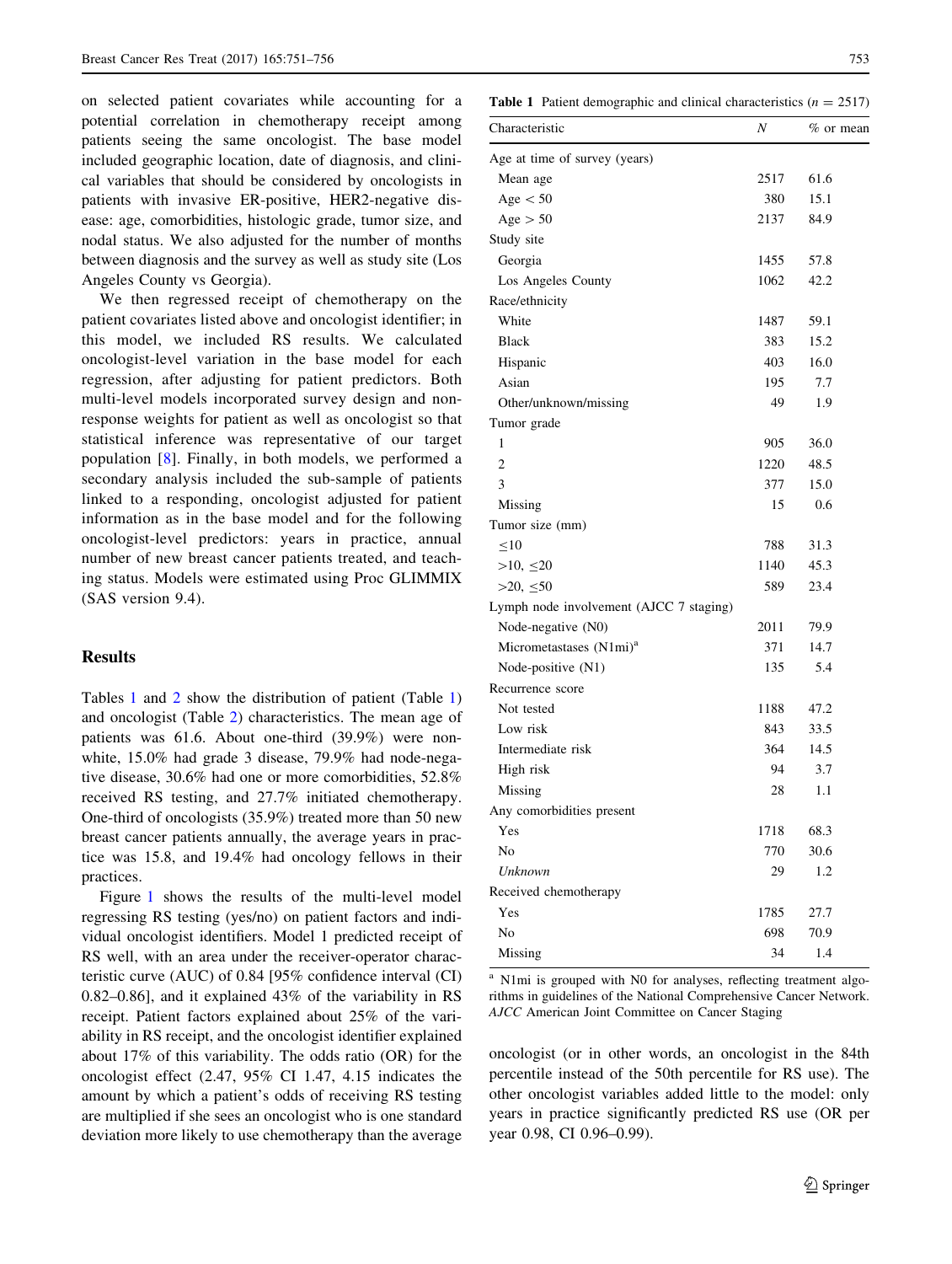<span id="page-3-0"></span>**Table 2** Medical oncologist characteristics  $(n = 304)$ 

| Characteristic                                                | N   | $\%$ or mean |  |  |
|---------------------------------------------------------------|-----|--------------|--|--|
| Study site                                                    |     |              |  |  |
| Georgia                                                       | 145 | 47.7         |  |  |
| Los Angeles County                                            | 159 | 52.3         |  |  |
| Teaching status                                               |     |              |  |  |
| Oncology fellowship                                           | 59  | 19.4         |  |  |
| No oncology fellowship                                        | 237 | 80.0         |  |  |
| Missing                                                       | 8   | 2.6          |  |  |
| Number of new breast cancer<br>patients in the last 12 months |     |              |  |  |
| $\leq 20$                                                     | 64  | 21.1         |  |  |
| $21 - 50$                                                     | 108 | 35.5         |  |  |
| >50                                                           | 109 | 35.9         |  |  |
| Missing                                                       | 23  | 7.6          |  |  |
| Years in practice                                             | 298 | 15.8         |  |  |

Fig. 1 Odds ratios (95% CI) for receipt of RS testing. This figure shows the estimated adjusted odds ratios for clinically pertinent patient factors and an attending oncologist identifier. The odds ratio listed for the oncologist effect represents the amount by which a patient's odds of receiving RS testing are multiplied if she sees an oncologist with a propensity to use RS testing that is one standard deviation above the average oncologist's (or in other words, an oncologist in the 84th percentile as opposed the 50th percentile for propensity to use RS)

Fig. 2 Odds ratios (95% CI) for receipt of chemotherapy. This figure shows the estimated adjusted odds ratios including clinically pertinent patient factors and an attending oncologist identifier. The odds ratio listed for the oncologist effect represents the amount by which a patient's odds of chemotherapy are multiplied if she sees an oncologist with a propensity to use chemotherapy that is one standard deviation above the average oncologist's (or in other words, an oncologist in the 84th percentile as opposed the 50th percentile for propensity to use chemotherapy)

Figure 2 shows results of the multi-level model that regressed receipt of chemotherapy on patient factors and an oncologist identifier. Model 1 predicted receipt of chemotherapy extremely well, with an AUC of 0.93 (CI 0.92–0.94) and it explained 67% of the variability in chemotherapy receipt. Patient factors explained about 64% of the variability in chemotherapy receipt and the oncologist identifier explained only about 3% of the variance. The OR for the oncologist effect (1.39, CI 1.03–1.88) indicates the amount by which a patient's odds of receiving chemotherapy are multiplied if she sees an oncologist who is one standard deviation more likely to use chemotherapy than the average oncologist (or in other words, an oncologist in the 84th percentile instead of the 50th percentile for chemotherapy use). Again, of the additional oncologist factors considered, only years in practice significantly

Odds Ratio (95% CI)

| Age at Survey/per 10 years                |                          |                   | $0.66$ $(0.59, 0.73)$ |
|-------------------------------------------|--------------------------|-------------------|-----------------------|
| Grade (ref: Grade=1)                      |                          |                   |                       |
| Grade=2                                   |                          |                   | 1.49 (1.18, 1.89)     |
| Grade=3                                   |                          |                   | $0.72$ (0.51, 1.02)   |
| Lymph node involvement                    |                          |                   | $0.18$ $(0.12, 0.26)$ |
| Tumor size>10mm                           |                          |                   | $3.00$ $(2.36, 3.80)$ |
| Site differences(ref: Los Angeles county) |                          |                   |                       |
| Georgia                                   |                          |                   | 2.49 (1.83, 3.38)     |
| Any comorbidities                         |                          |                   | $0.93$ $(0.74, 1.15)$ |
| MO effect/SD                              |                          |                   | $2.47$ (1.47, 4.15)   |
|                                           | l<--No RS test           | $RS$ test- $\geq$ |                       |
|                                           | ┯┯<br><del>,,,,,,,</del> | <del>,,,,,,</del> |                       |
|                                           | 0.1                      | 10                |                       |

|                                            | Odds Ratio (95% CI)        |                 |                       |
|--------------------------------------------|----------------------------|-----------------|-----------------------|
|                                            |                            |                 |                       |
| Age at Survey/per 10 years                 |                            |                 | $0.45$ (0.38, 0.52)   |
| Recurrence Score results (ref: Not tested) |                            |                 |                       |
| Low RS                                     |                            |                 | $0.06$ $(0.04, 0.09)$ |
| Intermediate RS                            |                            |                 | $1.01$ (0.70, 1.46)   |
| High RS                                    |                            |                 | 21.26 (7.40, 61.11)   |
| Grade (ref: Grade=1)                       |                            |                 |                       |
| Grade=2                                    |                            |                 | $2.31$ (1.69, 3.16)   |
| Grade=3                                    |                            |                 | 10.60 (7.27, 15.45)   |
| Lymph node involvement                     |                            |                 | 13.61 (8.84, 20.97)   |
| Tumor size>10mm                            |                            |                 | $3.23$ $(2.24, 4.64)$ |
| Site differences(ref: Los Angeles county)  |                            |                 |                       |
| Georgia                                    |                            |                 | $1.00$ $(0.73, 1.38)$ |
| Any comorbidities                          |                            |                 | $0.96$ $(0.71, 1.29)$ |
| <b>MO effect/SD</b>                        |                            |                 | $1.39$ $(1.03, 1.88)$ |
|                                            | <--No Chemotherapy         | Chemotherapy--> |                       |
|                                            | <del>,,,,,,,,</del><br>┯┯┯ |                 |                       |
|                                            | 0.1                        | 10              |                       |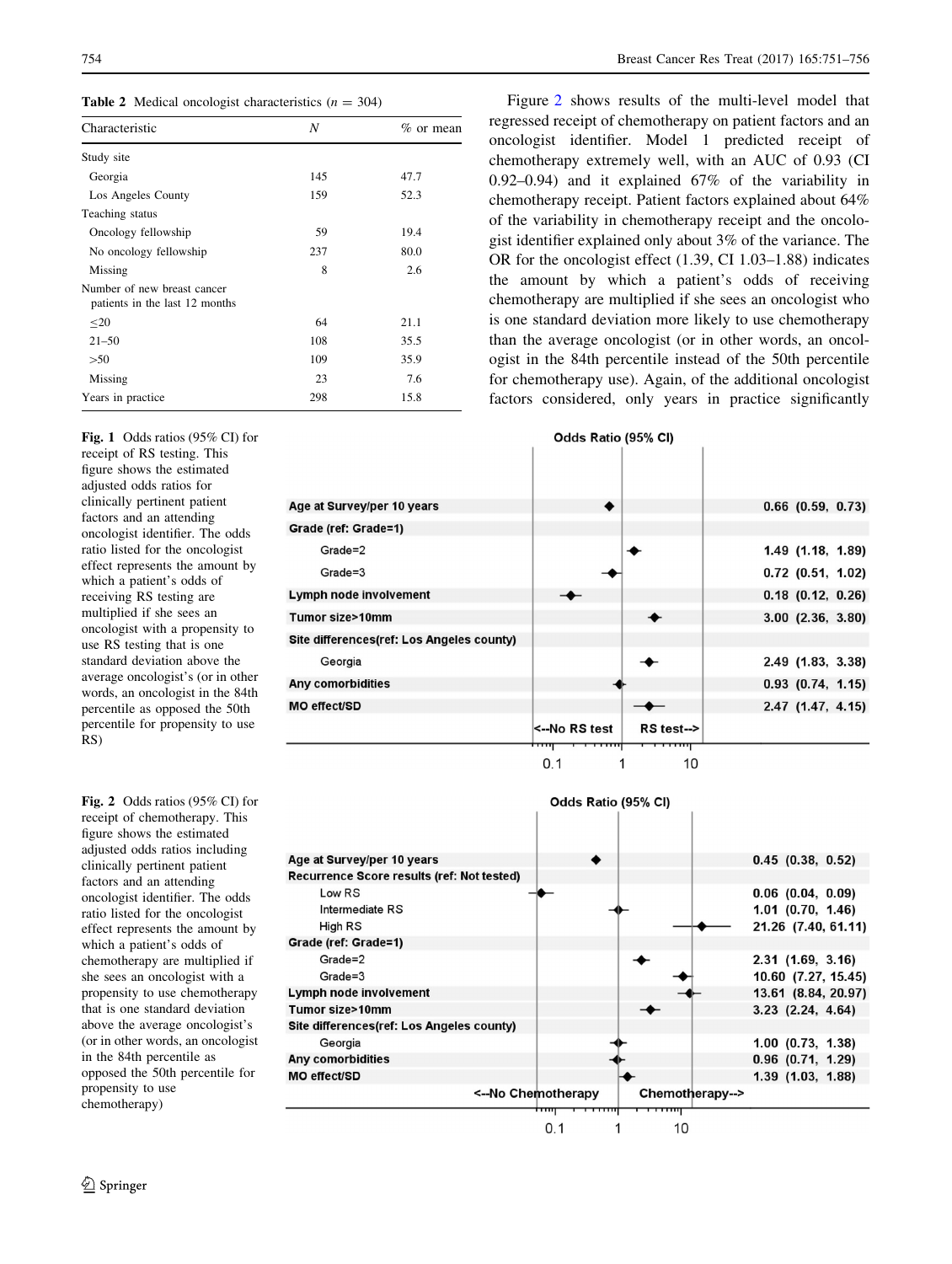<span id="page-4-0"></span>predicted chemotherapy use (OR per year 0.98, CI 0.96–0.99).

## **Discussion**

Treatment of breast cancer is widely dispersed among oncologists in the community. Most oncologists treat some patients with breast cancer and there is wide variability in breast cancer specialization. It is important to know whether individual oncologists are responsible for substantial variation in chemotherapy use in community practice. In this study, we showed that the effect of individual oncologists on variation in adjuvant chemotherapy use was quite small relative to clinical factors. Patient's clinical factors accounted for 64% of the variance in chemotherapy receipt for this community sample of early-stage breast cancer patients. By contrast, the individual oncologist accounted for only 3% of chemotherapy variance. The relatively small effect of oncologists on variation in chemotherapy use suggests a remarkably uniform approach to breast cancer treatment based on clinical factors. By contrast, we showed that clinical factors explain 25% of variation in RS testing and oncologist influence explained a substantial amount (17%) of variation in RS testing. Despite this variation in RS testing, the ultimate decisions about chemotherapy use do not seem to vary much across oncologists after considering clinical factors.

Strengths of the study include a large, diverse, contemporary sample of patients who were linked to their attending oncologists through patient report. Limitations include decay in the sample due to non-response of patients or oncologists and geographic site limited to Georgia and Los Angeles County.

Our findings suggest that it matters little whom you see with regard to the likelihood of receiving chemotherapy for early-stage breast cancer. This underscores the marked advances in precision medicine for this disease. Clinical algorithms today are based largely on genomic testing and delimited pathological information such as sentinel node assessment [[4](#page-5-0)]. A number of studies suggest that oncologists' adherence to guidelines is high and disparities in treatment for patients with early-stage disease have dissipated [3, [9\]](#page-5-0). Furthermore, there have been advances in standardizing the processing and reporting of tumor biology testing (e.g., ER and HER2), and RS testing (which itself provides standardized information on ER and HER2 expression) is from a sole-source laboratory [\[10–14](#page-5-0)]. Finally, the approach to pathology evaluation based on sentinel nodes has become much more uniform, including the collection and processing of specimens [\[15](#page-5-0)]. Taken together, these advances appear to have markedly limited individual oncologists' influence on variation in

chemotherapy use in the community. These findings should reassure patients because they suggest that oncologists are uniformly applying evidence-based clinical algorithms to guide breast cancer treatment decisions.

Acknowledgements Research reported in this publication was supported by the National Cancer Institute (NCI) of the National Institutes of Health under Award No. P01CA163233 to the University of Michigan. The collection of cancer incidence data used in this study was supported by the California Department of Public Health pursuant to California Health and Safety Code Section 103885; Centers for Disease Control and Prevention's (CDC) National Program of Cancer Registries, under cooperative Agreement 5NU58DP003862- 04/DP003862; the NCI's Surveillance, Epidemiology and End Results Program under Contract HHSN261201000140C awarded to the Cancer Prevention Institute of California, Contract HHSN261201000035C awarded to the University of Southern California (USC), and Contract HHSN261201000034C awarded to the Public Health Institute. The collection of cancer incidence data in Georgia was supported by Contract HHSN261201300015I, Task Order HHSN26100006 from the NCI and cooperative Agreement 5NU58DP003875-04-00 from the CDC. The ideas and opinions expressed herein are those of the author(s) and endorsement by the State of California, Department of Public Health, the NCI, and the CDC or their Contractors and Subcontractors is not intended nor should be inferred. We acknowledge the work of our project staff (Mackenzie Crawford, M.P.H. and Kiyana Perrino, M.P.H. from the Georgia Cancer Registry; Jennifer Zelaya, Pamela Lee, Maria Gaeta, Virginia Parker, B.A. and Renee Bickerstaff-Magee from USC; Rebecca Morrison, M.P.H., Alexandra Jeanpierre, M.P.H., Stefanie Goodell, B.S., Paul Abrahamse, M.A., and Rose Juhasz, Ph.D. from the University of Michigan). We acknowledge with gratitude our survey respondents.

#### Compliance with ethical standards

Conflict of interest The author(s) declare that they have no competing interests.

Ethical approval All procedures performed in studies involving human participants were in accordance with the ethical standards of the institutional and/or national research committee and with the 1964 Helsinki declaration and its later amendments or comparable ethical standards.

Informed consent Participants were informed that the return of a completed survey indicated their consent.

# References

- 1. Li Y, Kurian AW, Bondarenko I, Taylor JM, Jagsi R, Ward KC, Hamilton AS, Katz SJ, Hofer TP (2017) The influence of 21-gene recurrence score assay on chemotherapy use in a populationbased sample of breast cancer patients. Breast Cancer Res Treat 161(3):587–595. doi:[10.1007/s10549-016-4086-3](http://dx.doi.org/10.1007/s10549-016-4086-3)
- 2. Kurian AW, Friese CR, Bondarenko I et al (2017) Second opinions from medical oncologists for early-stage breast cancer: prevalence, correlates, and consequences. JAMA Oncol 3(3):391–397. doi[:10.1001/jamaoncol.2016.5652](http://dx.doi.org/10.1001/jamaoncol.2016.5652)
- 3. Friese CR, Li Y, Bondarenko I, Hofer TP, Ward KC, Hamilton AS, Deapen D, Kurian AW, Katz SJ (2017) Chemotherapy decisions and patient experience with the recurrence score assay